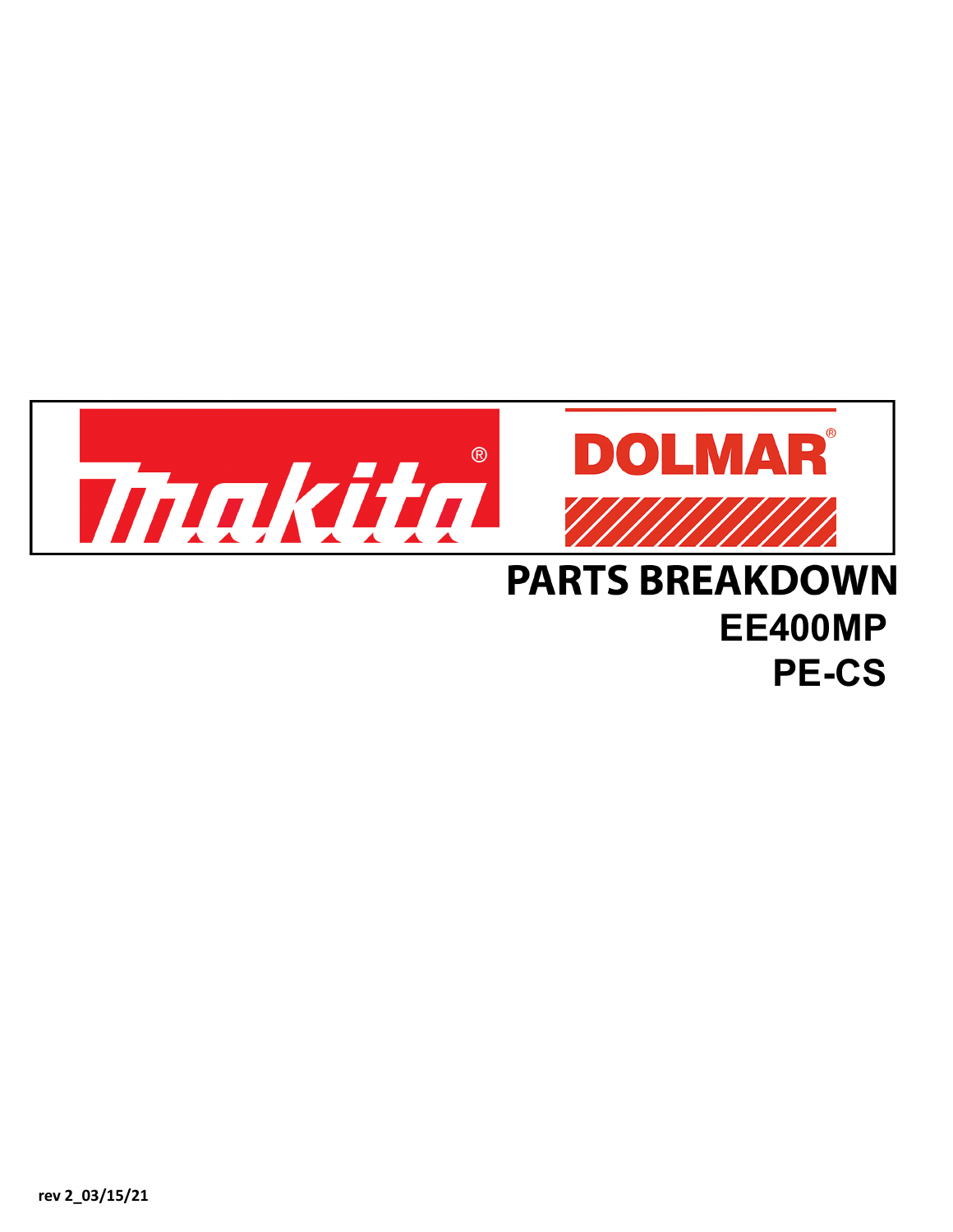



R

MIA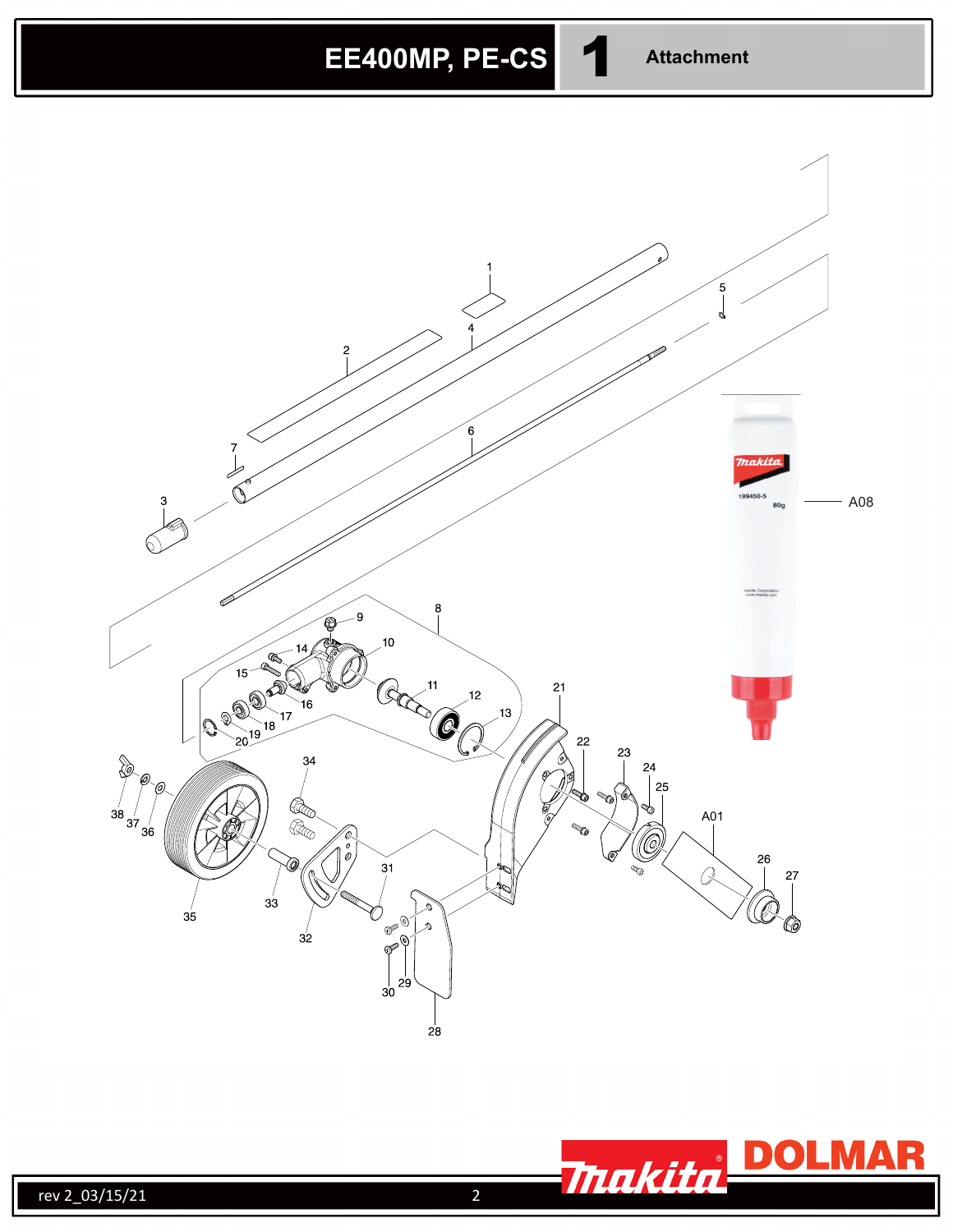**EE400MP, PE-CS** 1 **Attachment** 

**Products with multiple versions are listed in subsiding order with the newest version on top not indented.**

| Section     | Fig. No.       | Part No. | <b>Description</b>          | EE400MP      | PE-CS                      | <b>Tech Bulletin</b> | <b>Notes</b>    |
|-------------|----------------|----------|-----------------------------|--------------|----------------------------|----------------------|-----------------|
| 1           | $\mathbf{1}$   | 893670-0 | <b>MAKITA LOGO LABEL</b>    | $\mathbf 1$  | $\mathbf{1}$               |                      |                 |
| 1           | 2              | 803G36-8 | <b>CAUTION LABEL</b>        | $\mathbf 1$  | $\mathbf{1}$               |                      |                 |
| 1           | 3              | 424434-7 | CAP <sub>24</sub>           | $\mathbf 1$  | $\overline{\mathbf{1}}$    |                      |                 |
| 1           | 4              | 142561-5 | SHAFT PIPE A COMPLETE       | $\mathbf{1}$ | $\mathbf 1$                |                      | INC. 2          |
| 1           | 5              | 961003-8 | <b>RETAINING RING S-7</b>   | 1.           | $\mathbf 1$                |                      |                 |
| 1           | 6              | 326088-5 | <b>SHAFT A</b>              | $\mathbf 1$  | $\overline{1}$             |                      |                 |
| 1           | $\overline{7}$ | 814A82-0 | DATE CODE LABEL             | $\mathbf 1$  | $\mathbf{1}$               |                      |                 |
| 1.          | 8              | 126414-6 | <b>GEAR CASE ASS'Y</b>      | 1            | $\overline{1}$             |                      | INC. 9-13,15-20 |
| 1           | 9              | 265590-2 | +HEX.BOLT M8X10 WITH R      | $\mathbf 1$  | $\mathbf 1$                |                      |                 |
| 1           | 10             | 319102-4 | <b>GEAR CASE</b>            | $\mathbf{1}$ | $\overline{1}$             |                      |                 |
| 1           | 11             | 126415-4 | <b>CUTTER SHAFT ASS'Y</b>   | 1.           | $\mathbf{1}$               |                      |                 |
| 1           | 12             | 211231-8 | BALL BEARING 6302DDW        | $\mathbf 1$  | $\mathbf{1}$               |                      |                 |
| 1           | 13             | 962201-7 | RETAINING RING (INT) R-42   | $\mathbf 1$  | $\overline{1}$             |                      |                 |
| 1           | 14             | 922218-2 | H.S.H.BOLT M5X14 WITH WR    | 1            | $\mathbf 1$                |                      |                 |
| 1           | 15             | 922241-7 | HEX. SOCKET HEAD BOLT M5X25 | $\mathbf 1$  | $\mathbf{1}$               |                      |                 |
| 1.          | 16             | 227629-9 | SPIRAL BEVEL GEAR 14        | $\mathbf 1$  | $\mathbf 1$                |                      |                 |
| $\mathbf 1$ | 17             | 210051-7 | <b>BALL BEARING 609ZZ</b>   | $\mathbf{1}$ | $\mathbf{1}$               |                      |                 |
| 1           | 17             | 210049-4 | <b>BALL BEARING 609ZZ</b>   | $\mathbf{1}$ | $\mathbf{1}$               |                      |                 |
| 1           | 18             | 210051-7 | <b>BALL BEARING 609ZZ</b>   | 1            | $\mathbf{1}$               |                      |                 |
| 1           | 18             | 210049-4 | <b>BALL BEARING 609ZZ</b>   | $\mathbf 1$  | $\mathbf 1$                |                      |                 |
| 1           | 19             | 961005-4 | <b>RETAINING RING S-9</b>   | 1            | 1                          |                      |                 |
| 1           | 20             | 962103-7 | <b>RETAINING RING R-24</b>  | 1            | 1                          |                      |                 |
| 1           | 21             | 319835-1 | <b>BLADE CASE</b>           | 1            | $\mathbf{1}$               | C7334                | OCT 2019>       |
| 1           | 21             | 319103-2 | <b>BLADE CASE</b>           |              |                            | 1 1 C7334            | >SEPT 2019      |
| 1           | 22             | 922233-6 | HEX SOCKET HEAD BOLT M5X20  | 3            | $\overline{\phantom{0}}$ 1 |                      |                 |
| 1           | 23             | 347557-3 | <b>GUARD PLATE</b>          | 1            |                            | 1 C7334              | OCT 2019>       |
| 1           | 23             | 346759-8 | <b>GUARD PLATE</b>          | 1            |                            | 1 C7334              | >SEPT 2019      |
| 1           | 24             | 266874-1 | H.S.H.BOLT M5X14            |              | $2 \quad 1$                |                      |                 |
| 1           | 25             | 326734-0 | <b>RECEIVE WASHER</b>       |              | $1 \quad 1$                |                      |                 |
| 1           | 26             | 326381-7 | <b>CLAMP</b>                |              | $1 \quad 1$                |                      |                 |
| 1           | 27             | 264025-0 | <b>HEX. NUT M10-17</b>      | $\mathbf 1$  | $\overline{1}$             |                      |                 |
| 1           | 28             | 424615-3 | <b>DEFLECTOR</b>            |              | $1 \quad 1$                |                      |                 |
| 1           | 29             | 253804-1 | <b>FLAT WASHER 6</b>        |              | $2 \quad 1$                |                      |                 |